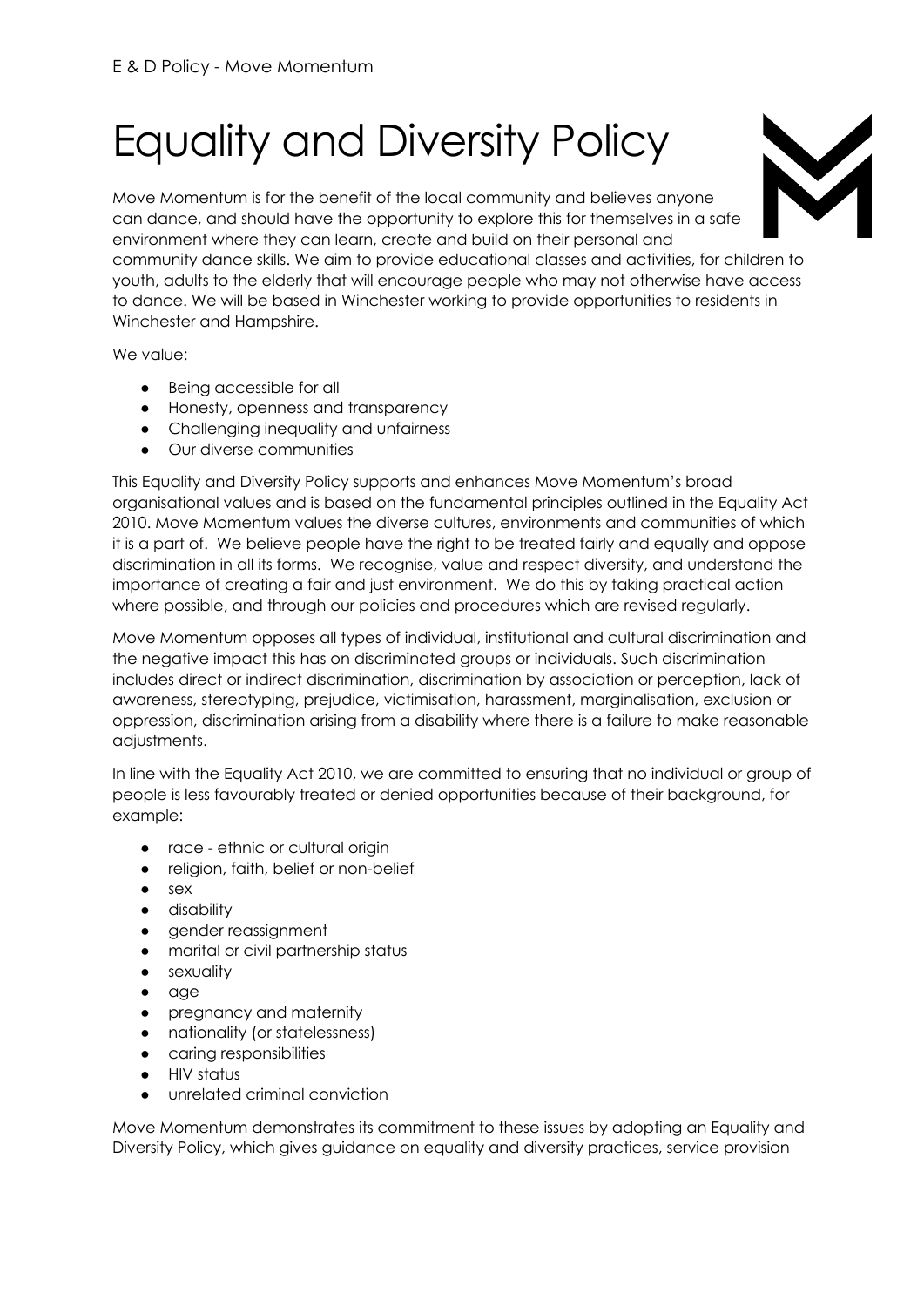and the general work of the organisation. This policy is based on the Equality Act 2010, and its key principles are integrated into all policies and procedures in Move Momentum.

## **1. The Policy**

This policy applies to staff, trustees and volunteers employed by or working for Move Momentum. In addition, we expect that consultants, partners and other organisations have their own policies and procedures that reflect similar principles to our own. This policy enables staff, volunteers, trustees and member organisations to act positively in relation to equality, diversity and inclusion, and eliminate and prevent all forms of discrimination.

This policy aims to ensure that Move Momentum creates fair conditions for all current and potential members of Move Momentum, its Trustee Board, staff, volunteers, users of our services, and organisations with which we work. Its success depends on everyone having an understanding of equality, diversity and inclusion and co-operating in the policy's implementation.

Move Momentum recognises that Hampshire is socially and culturally diverse and believes its work is enriched by the different qualities and experience brought to the not-for-profit sector, their organisations and their work as trustees, employees and volunteers.

## **2. Trustees**

Move Momentum seeks to ensure that the members of the Trustee Board reflect the diversity of the county's population and the wide range of agencies who work in the not-for-profit sector. This is not always practically possible, but it is an aim we aspire to.

## **3. Volunteers**

Move Momentum believes that voluntary activity, active community involvement and selfhelp are options that should be open to everyone irrespective of their background, and that they have a right to volunteer without experiencing discrimination or facing barriers preventing involvement.

## **4. Organisations**

Move Momentum seeks to raise awareness of cultural diversity, equality and antidiscrimination policy and practice. Our Equality and Diversity Policy is available on request to other not-for-profit organisations in Hampshire.

## **5. Staff**

Staff should not discriminate against or harass a member of the public or any person or organisation in receipt or potentially in receipt of Move Momentum's goods or services. It is unlawful to fail to make reasonable adjustments to overcome barriers to using services caused by disability. The duty to make reasonable adjustments includes the removal, adaptation or alteration of physical features, if the physical features make it impossible or unreasonably difficult for disabled people to make use of services. In addition, service providers have an obligation to think ahead and address any barriers that may impede disabled people from accessing a service.

## **5.1 Employment, recruitment and selection**

Move Momentum works to ensure equality of opportunity for all staff or applicants. This applies to all areas of employment, including:

- recruitment and selection
- training and development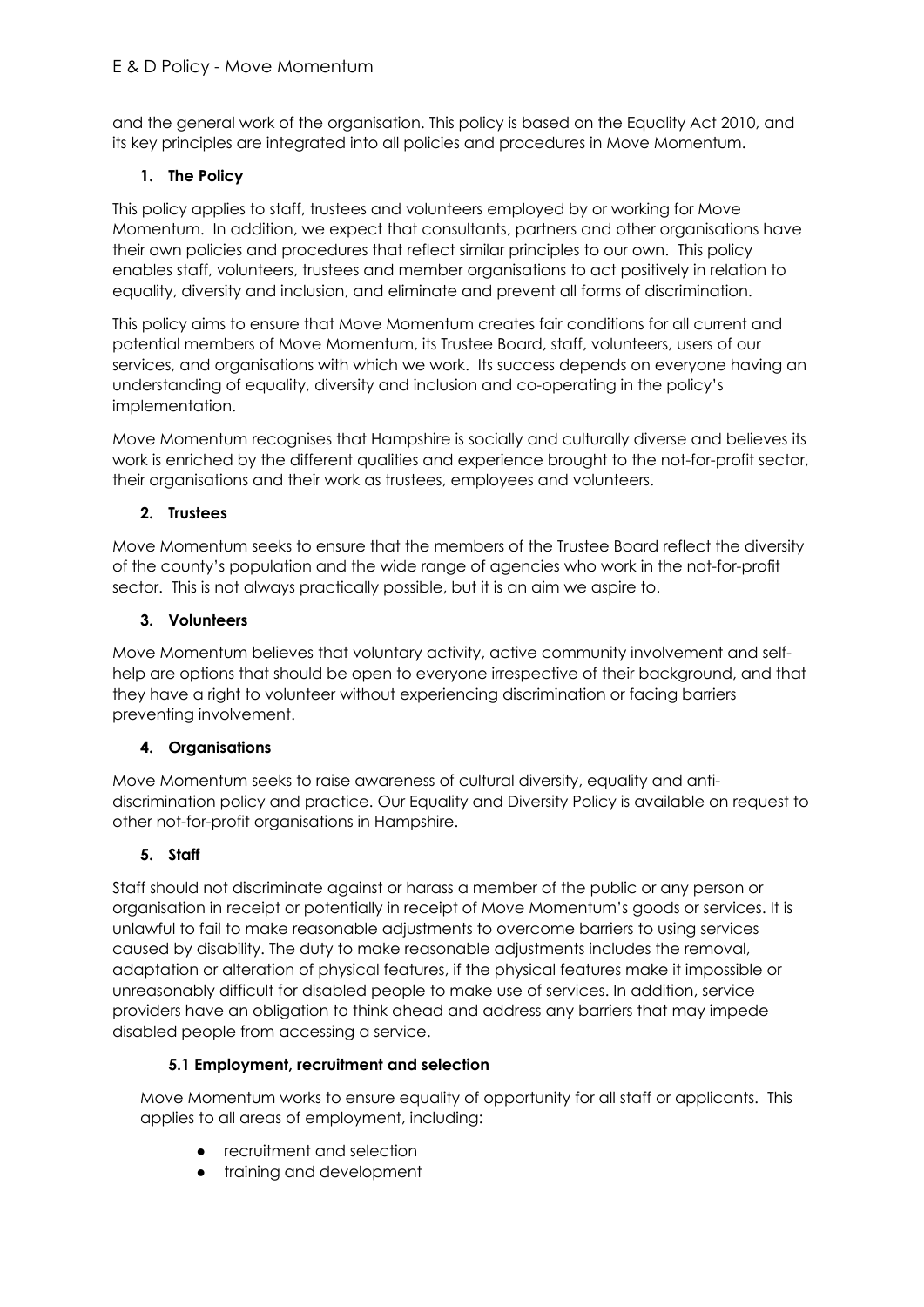- promotion
- conditions and benefits of service
- employment and equal pay procedures
- health and safety
- cessation of employment

#### **5.2 Recruitment of Ex Offenders**

- As an organisation assessing applicants' suitability for positions which are included in the Rehabilitation of Offenders Act 1974 (Exceptions) Order using criminal record checks processed through the Disclosure and Barring Service (DBS), Move Momentum complies fully with the Code of Practice and undertakes to treat all applicants for positions fairly. Move Momentum undertakes not to discriminate unfairly against any subject of a criminal record check on the basis of a conviction or other information revealed.
- Move Momentum can only ask an individual to provide details of convictions and cautions that Move Momentum are legally entitled to know about. Where a DBS certificate at either standard or enhanced level can legally be requested (where the position is one that is included in the Rehabilitation of Offenders Act 1974 (Exceptions) Order 1975 as amended, and where appropriate Police Act Regulations as amended), Move Momentum can only ask an individual about convictions and cautions that are not protected.
- Move Momentum actively promotes equality of opportunity for all with the right mix of talent, skills and potential, and welcomes applications from a wide range of candidates, including those with criminal records. Move Momentum selects all candidates for an interview based on their skills, qualifications and experience.
- An application for a criminal record check is only submitted to DBS after a thorough risk assessment has indicated that one is both proportionate and relevant to the position concerned. For those positions where a criminal record check is identified as necessary, all application forms, job adverts and recruitment briefs will contain a statement that an application for a DBS certificate will be submitted in the event of the individual being offered the position.
- At interview, or in a separate discussion, Move Momentum ensures that an open and measured discussion takes place on the subject of any offences or other matter that might be relevant to the position. Failure to reveal information that is directly relevant to the position sought could lead to withdrawal of an offer of employment.
- Move Momentum makes every subject of a criminal record check submitted to DBS aware of the existence of the Code of Conduct and makes a copy available on request.
- Move Momentum undertakes to discuss any matter revealed on a DBS certificate with the individual seeking the position before withdrawing a conditional offer of employment.

## **6. Publicity**

Move Momentum endeavours to ensure that its published material is as accessible as possible to all and that no group is treated less favourably or denied opportunities because of their background.